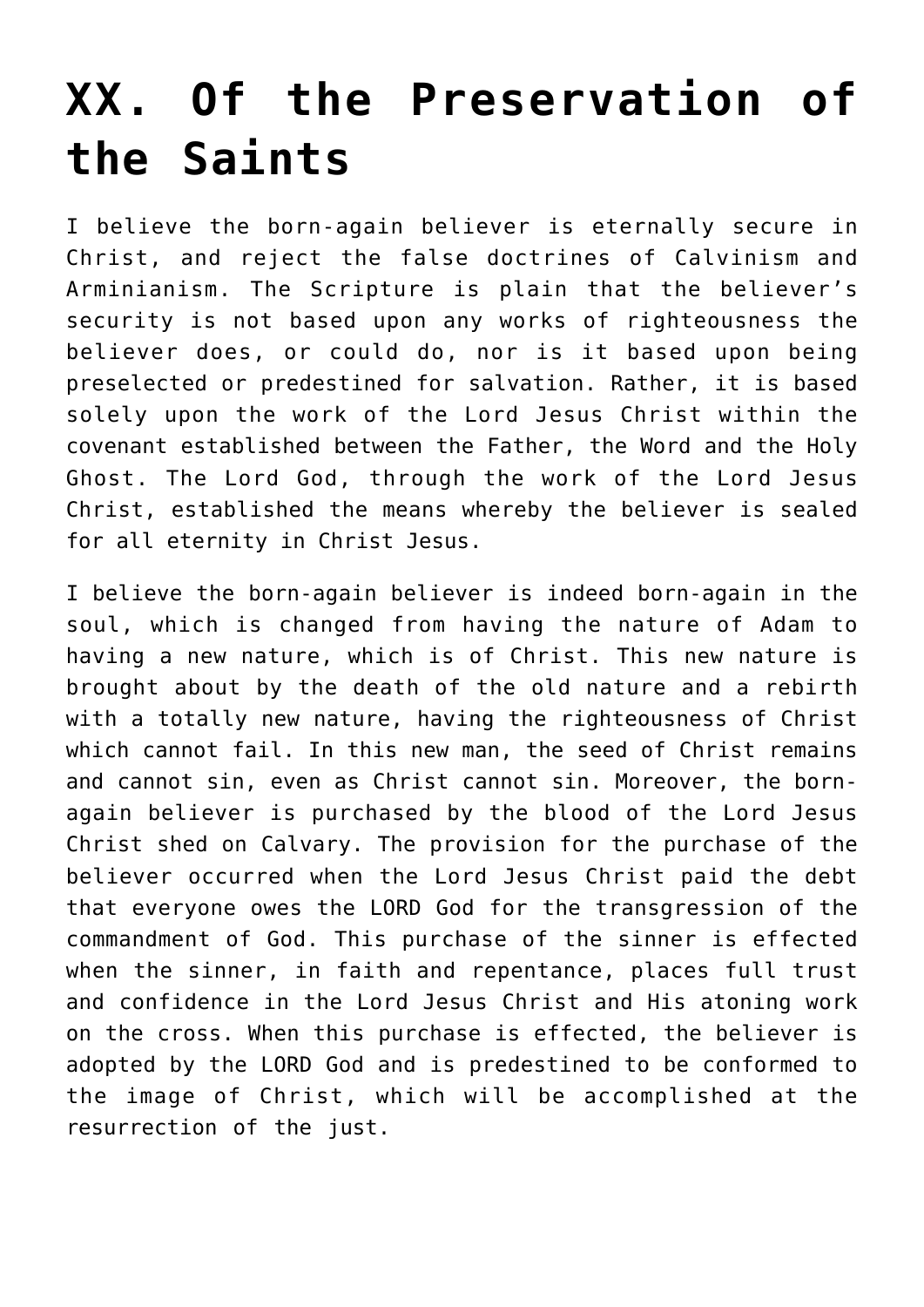## **References**

*Hebrews 1:1-4; Isaiah 48:16; John 5:22-23; John 5:36-38; I Timothy 2:3-6; II Peter 3:8-9; Daniel 6:16-17; II Corinthians 1:20-22; Ephesians 4:30; Galatians 3:6-14; Galatians 2:14-21; Titus 3:3-7; Romans 3:21-26; John 3:1-7; John 5:24-25; Ephesians 2:1-10; Romans 6:1-11; Ephesians 1:3-14; I Corinthians 6:19-20; Ezekiel 18:4; I John 3:9; I John 5:1-5; Romans 8:29-39.*

## **Scriptures:**

God, who at sundry times and in divers manners spake in time past unto the fathers by the prophets, Hath in these last days spoken unto us by *his* Son, whom he hath appointed heir of all things, by whom also he made the worlds; Who being the brightness of *his* glory, and the express image of his person, and upholding all things by the word of his power, when he had by himself purged our sins, sat down on the right hand of the Majesty on high; Being made so much better than the angels, as he hath by inheritance obtained a more excellent name than they. *(Hebrews 1:1-4)*

Come ye near unto me, hear ye this; I have not spoken in secret from the beginning; from the time that it was, there *am* I: and now the Lord GOD, and his Spirit, hath sent me. *(Isaiah 48:16)*

For the Father judgeth no man, but hath committed all judgment unto the Son: That all *men* should honour the Son, even as they honour the Father. He that honoureth not the Son honoureth not the Father which hath sent him. *(John 5:22-23)*

But I have greater witness than *that* of John: for the works which the Father hath given me to finish, the same works that I do, bear witness of me, that the Father hath sent me. And the Father himself, which hath sent me, hath borne witness of me. Ye have neither heard his voice at any time, nor seen his shape. And ye have not his word abiding in you: for whom he hath sent, him ye believe not. *(John 5:36-38)*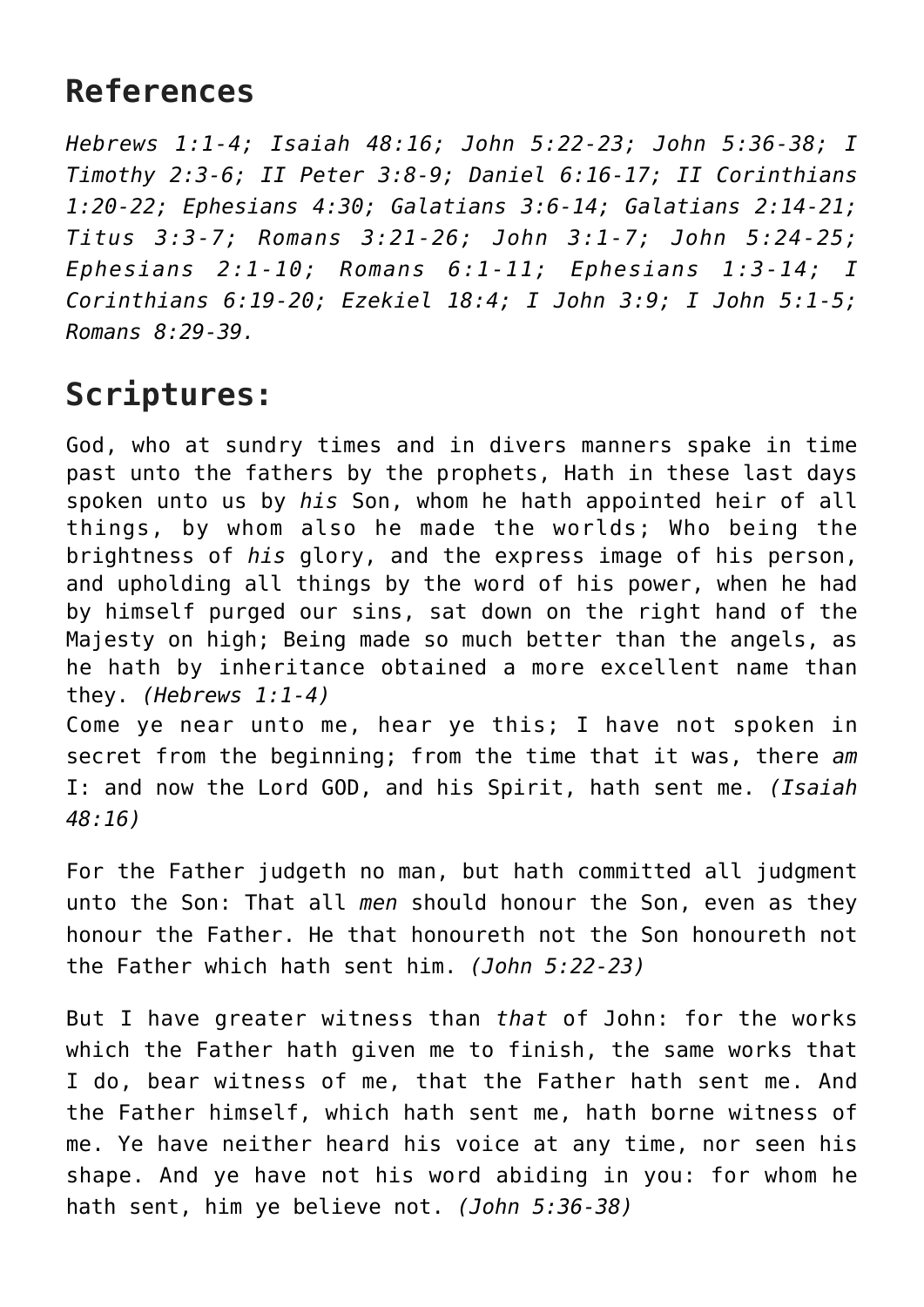For this *is* good and acceptable in the sight of God our Saviour; Who will have all men to be saved, and to come unto the knowledge of the truth. For *there is* one God, and one mediator between God and men, the man Christ Jesus; Who gave himself a ransom for all, to be testified in due time. (*I Timothy 2:3-6*)

But, beloved, be not ignorant of this one thing, that one day *is* with the Lord as a thousand years, and a thousand years as one day. The Lord is not slack concerning his promise, as some men count slackness; but is longsuffering to us-ward, not willing that any should perish, but that all should come to repentance. (*II Peter 3:8-9*)

Then the king commanded, and they brought Daniel, and cast *him* into the den of lions. *Now* the king spake and said unto Daniel, Thy God whom thou servest continually, he will deliver thee. And a stone was brought, and laid upon the mouth of the den; and the king sealed it with his own signet, and with the signet of his lords; that the purpose might not be changed concerning Daniel. *(Daniel 6:16-17)*

For all the promises of God in him *are* yea, and in him Amen, unto the glory of God by us. Now he which stablisheth us with you in Christ, and hath anointed us, *is* God; Who hath also sealed us, and given the earnest of the Spirit in our hearts. *(II Corinthians 1:20-22)*

And grieve not the holy Spirit of God, whereby ye are sealed unto the day of redemption. (*Ephesians 4:30*)

Even as Abraham believed God, and it was accounted to him for righteousness. Know ye therefore that they which are of faith, the same are the children of Abraham. And the scripture, foreseeing that God would justify the heathen through faith, preached before the gospel unto Abraham, *saying*, In thee shall all nations be blessed. So then they which be of faith are blessed with faithful Abraham. For as many as are of the works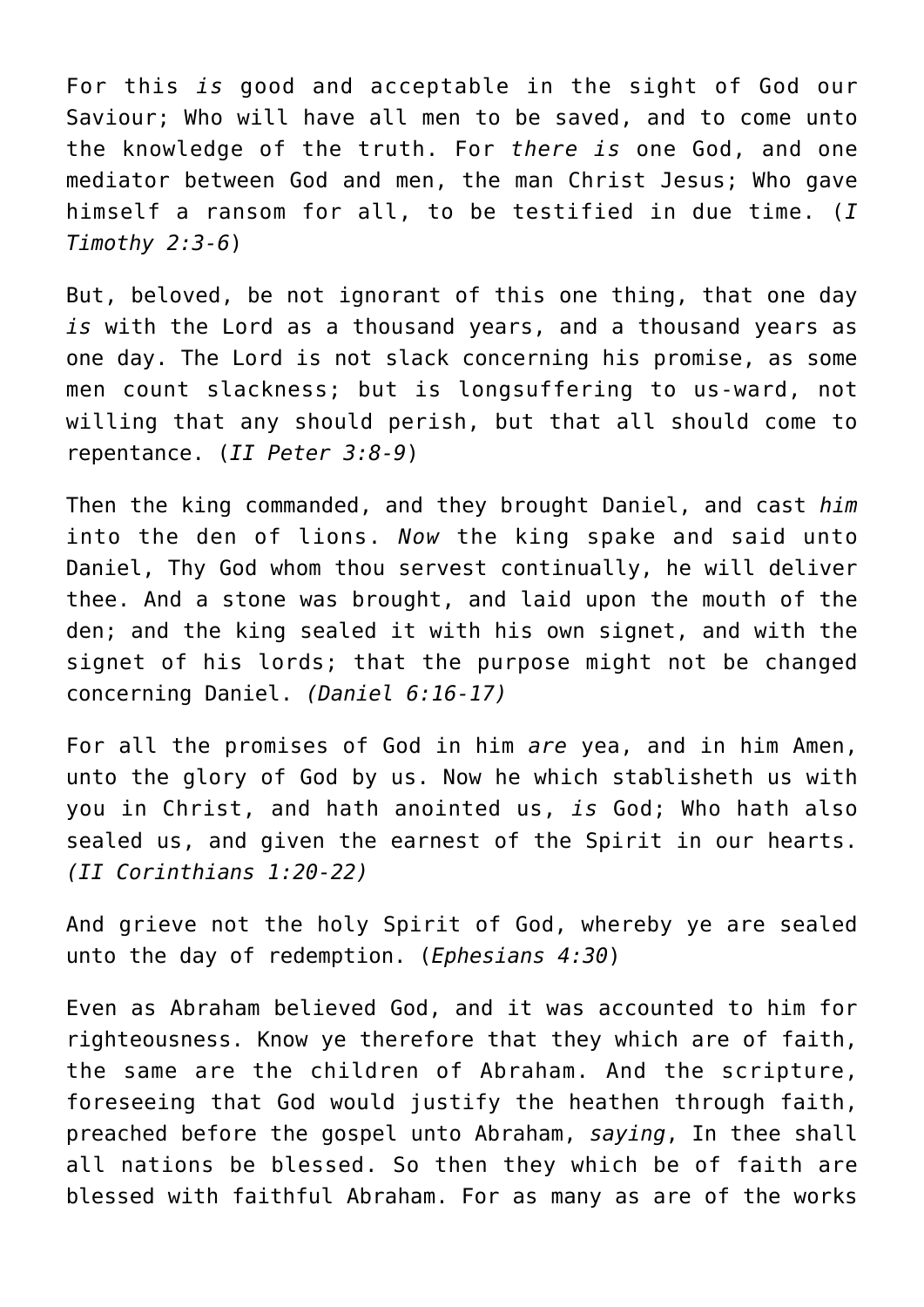of the law are under the curse: for it is written, Cursed *is* every one that continueth not in all things which are written in the book of the law to do them. But that no man is justified by the law in the sight of God, *it is* evident: for, The just shall live by faith. And the law is not of faith: but, The man that doeth them shall live in them. Christ hath redeemed us from the curse of the law, being made a curse for us: for it is written, Cursed *is* every one that hangeth on a tree: That the blessing of Abraham might come on the Gentiles through Jesus Christ; that we might receive the promise of the Spirit through faith. *(Galatians 3:6-14)*

But when I saw that they walked not uprightly according to the truth of the gospel, I said unto Peter before *them* all, If thou, being a Jew, livest after the manner of Gentiles, and not as do the Jews, why compellest thou the Gentiles to live as do the Jews? We *who are* Jews by nature, and not sinners of the Gentiles, Knowing that a man is not justified by the works of the law, but by the faith of Jesus Christ, even we have believed in Jesus Christ, that we might be justified by the faith of Christ, and not by the works of the law: for by the works of the law shall no flesh be justified. But if, while we seek to be justified by Christ, we ourselves also are found sinners, *is* therefore Christ the minister of sin? God forbid. For if I build again the things which I destroyed, I make myself a transgressor. For I through the law am dead to the law, that I might live unto God. I am crucified with Christ: nevertheless I live; yet not I, but Christ liveth in me: and the life which I now live in the flesh I live by the faith of the Son of God, who loved me, and gave himself for me. I do not frustrate the grace of God: for if righteousness *come* by the law, then Christ is dead in vain. *(Galatians 2:14-21)*

For we ourselves also were sometimes foolish, disobedient, deceived, serving divers lusts and pleasures, living in malice and envy, hateful, *and* hating one another. But after that the kindness and love of God our Saviour toward man appeared, Not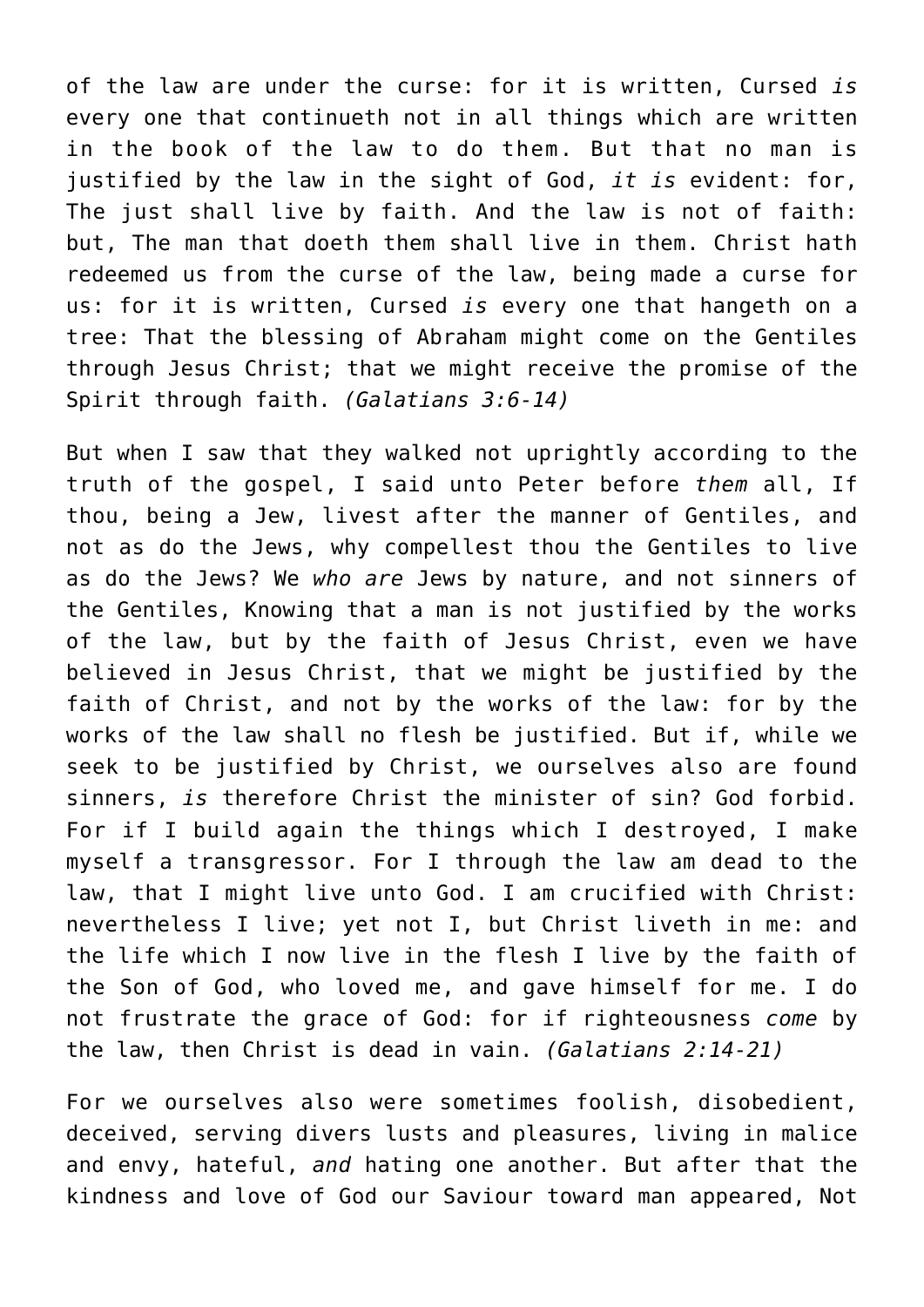by works of righteousness which we have done, but according to his mercy he saved us, by the washing of regeneration, and renewing of the Holy Ghost; Which he shed on us abundantly through Jesus Christ our Saviour; That being justified by his grace, we should be made heirs according to the hope of eternal life. *(Titus 3:3-7)*

But now the righteousness of God without the law is manifested, being witnessed by the law and the prophets; Even the righteousness of God *which is* by faith of Jesus Christ unto all and upon all them that believe: for there is no difference: For all have sinned, and come short of the glory of God; Being justified freely by his grace through the redemption that is in Christ Jesus: Whom God hath set forth *to be* a propitiation through faith in his blood, to declare his righteousness for the remission of sins that are past, through the forbearance of God; To declare, *I say*, at this time his righteousness: that he might be just, and the justifier of him which believeth in Jesus. (*Romans 3:21-26*)

There was a man of the Pharisees, named Nicodemus, a ruler of the Jews: The same came to Jesus by night, and said unto him, Rabbi, we know that thou art a teacher come from God: for no man can do these miracles that thou doest, except God be with him. Jesus answered and said unto him, Verily, verily, I say unto thee, Except a man be born again, he cannot see the kingdom of God. Nicodemus saith unto him, How can a man be born when he is old? can he enter the second time into his mother's womb, and be born? Jesus answered, Verily, verily, I say unto thee, Except a man be born of water and *of* the Spirit, he cannot enter into the kingdom of God. That which is born of the flesh is flesh; and that which is born of the Spirit is spirit. Marvel not that I said unto thee, Ye must be born again. *(John 3:1-7)*

Verily, verily, I say unto you, He that heareth my word, and believeth on him that sent me, hath everlasting life, and shall not come into condemnation; but is passed from death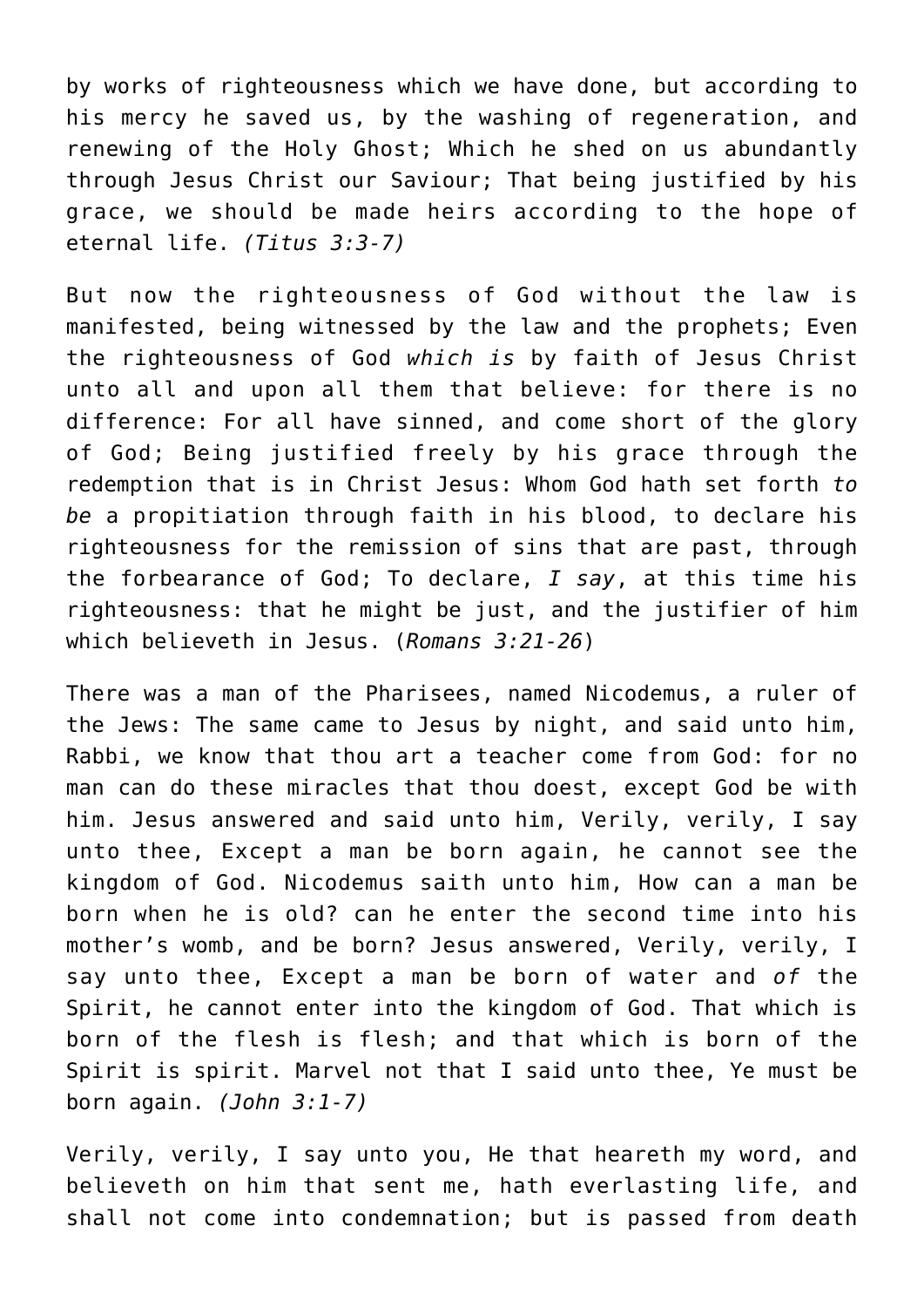unto life. Verily, verily, I say unto you, The hour is coming, and now is, when the dead shall hear the voice of the Son of God: and they that hear shall live. *(John 5:24-25)*

And you *hath he quickened*, who were dead in trespasses and sins; Wherein in time past ye walked according to the course of this world, according to the prince of the power of the air, the spirit that now worketh in the children of disobedience: Among whom also we all had our conversation in times past in the lusts of our flesh, fulfilling the desires of the flesh and of the mind; and were by nature the children of wrath, even as others. But God, who is rich in mercy, for his great love wherewith he loved us, Even when we were dead in sins, hath quickened us together with Christ, (by grace ye are saved;) And hath raised *us* up together, and made *us* sit together in heavenly *places* in Christ Jesus: That in the ages to come he might shew the exceeding riches of his grace in *his* kindness toward us through Christ Jesus. For by grace are ye saved through faith; and that not of yourselves: *it is* the gift of God: Not of works, lest any man should boast. For we are his workmanship, created in Christ Jesus unto good works, which God hath before ordained that we should walk in them. *(Ephesians 2:1-10)*

What shall we say then? Shall we continue in sin, that grace may abound? God forbid. How shall we, that are dead to sin, live any longer therein? Know ye not, that so many of us as were baptized into Jesus Christ were baptized into his death? Therefore we are buried with him by baptism into death: that like as Christ was raised up from the dead by the glory of the Father, even so we also should walk in newness of life. For if we have been planted together in the likeness of his death, we shall be also *in the likeness* of *his* resurrection: Knowing this, that our old man is crucified with *him*, that the body of sin might be destroyed, that henceforth we should not serve sin. For he that is dead is freed from sin. Now if we be dead with Christ, we believe that we shall also live with him: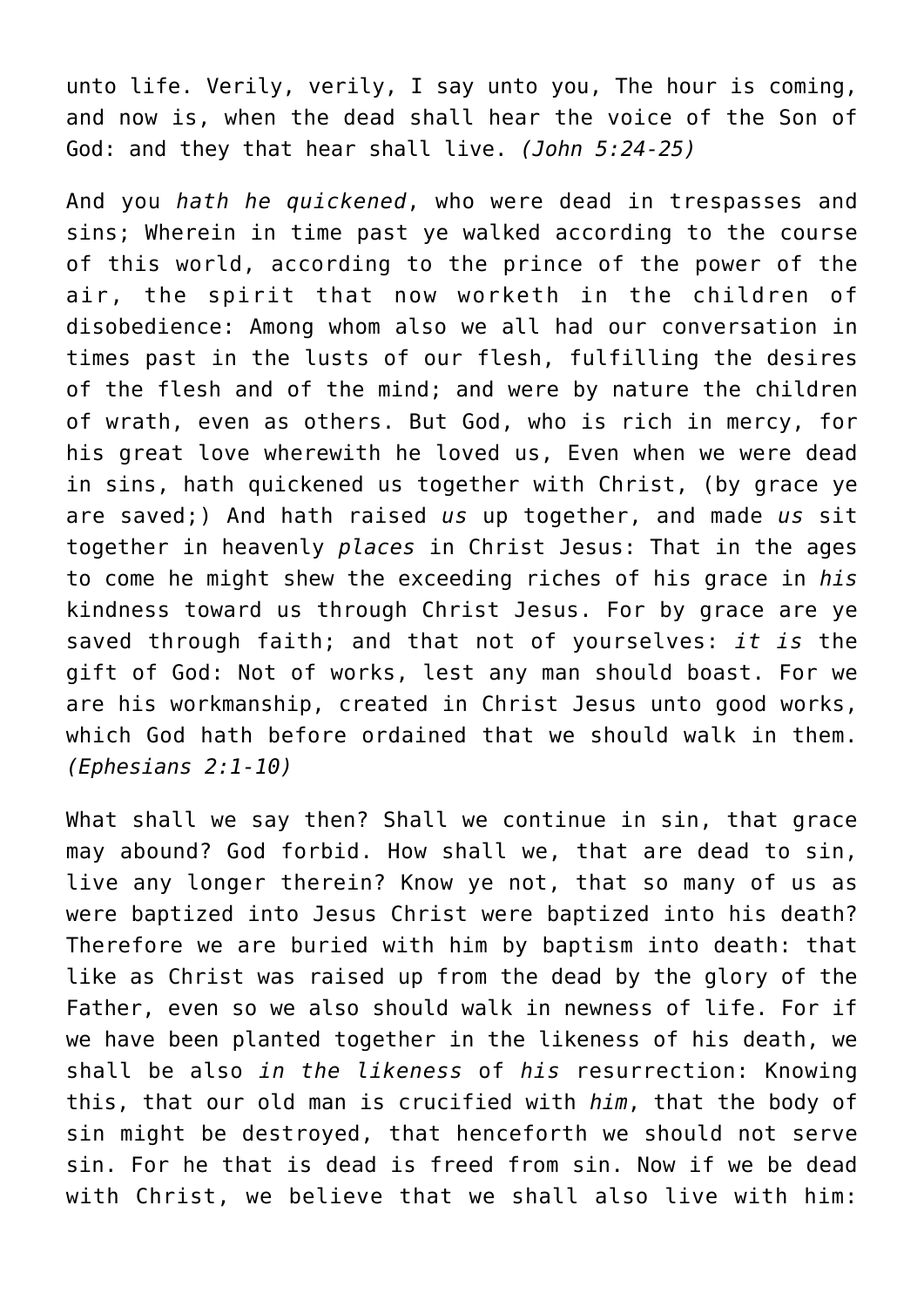Knowing that Christ being raised from the dead dieth no more; death hath no more dominion over him. For in that he died, he died unto sin once: but in that he liveth, he liveth unto God. Likewise reckon ye also yourselves to be dead indeed unto sin, but alive unto God through Jesus Christ our Lord. *(Romans 6:1-11)*

Blessed *be* the God and Father of our Lord Jesus Christ, who hath blessed us with all spiritual blessings in heavenly *places* in Christ: According as he hath chosen us in him before the foundation of the world, that we should be holy and without blame before him in love: Having predestinated us unto the adoption of children by Jesus Christ to himself, according to the good pleasure of his will, To the praise of the glory of his grace, wherein he hath made us accepted in the beloved. In whom we have redemption through his blood, the forgiveness of sins, according to the riches of his grace; Wherein he hath abounded toward us in all wisdom and prudence; Having made known unto us the mystery of his will, according to his good pleasure which he hath purposed in himself: That in the dispensation of the fulness of times he might gather together in one all things in Christ, both which are in heaven, and which are on earth; *even* in him: In whom also we have obtained an inheritance, being predestinated according to the purpose of him who worketh all things after the counsel of his own will: That we should be to the praise of his glory, who first trusted in Christ. In whom ye also *trusted*, after that ye heard the word of truth, the gospel of your salvation: in whom also after that ye believed, ye were sealed with that holy Spirit of promise, Which is the earnest of our inheritance until the redemption of the purchased possession, unto the praise of his glory. *(Ephesians 1:3-14)*

What? know ye not that your body is the temple of the Holy Ghost *which is* in you, which ye have of God, and ye are not your own? For ye are bought with a price: therefore glorify God in your body, and in your spirit, which are God's. *(I*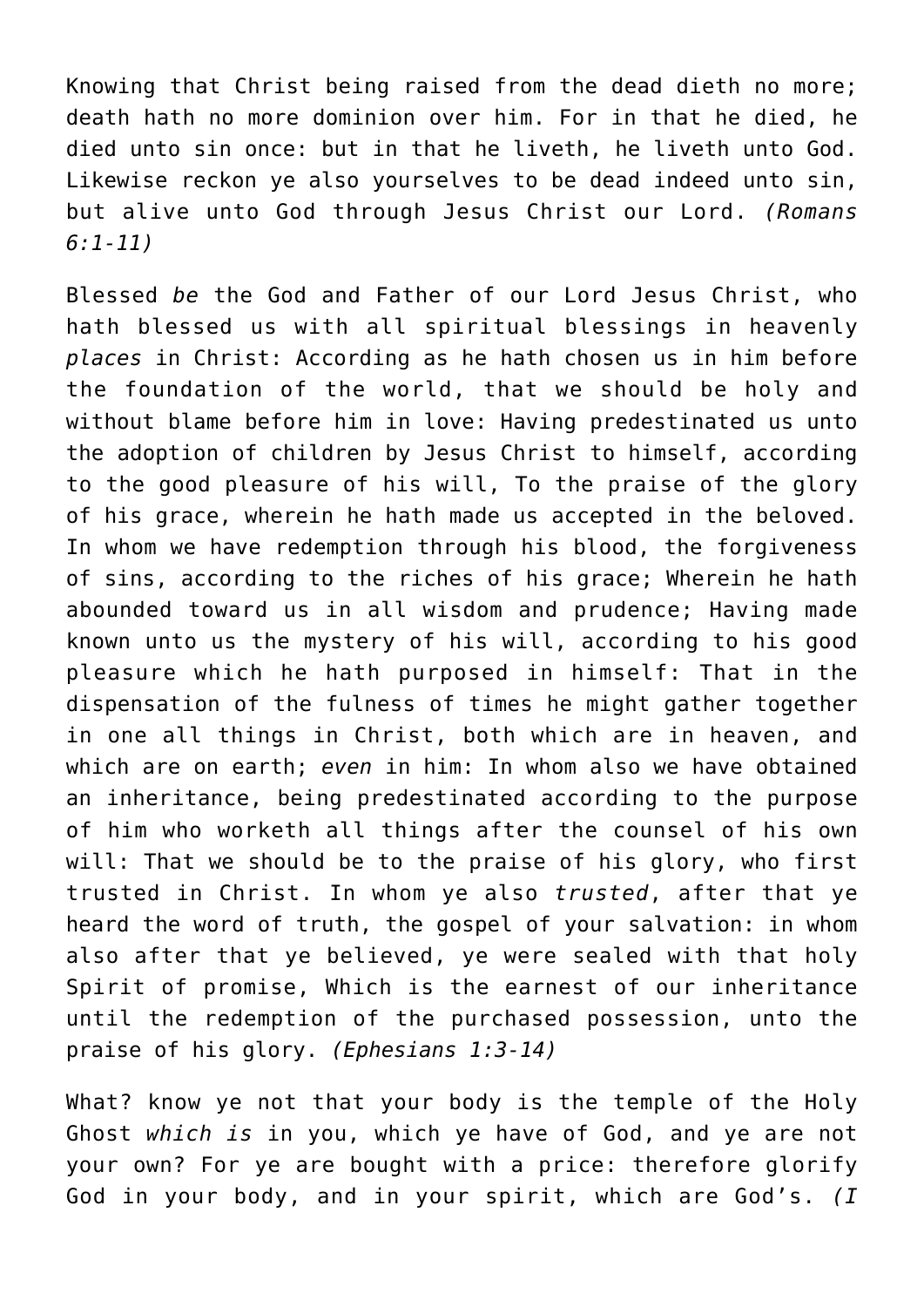*Corinthians 6:19-20)*

But now is Christ risen from the dead, *and* become the firstfruits of them that slept. For since by man *came* death, by man *came* also the resurrection of the dead. For as in Adam all die, even so in Christ shall all be made alive. *(I Corinthians 15:20-22)*

Behold, all souls are mine; as the soul of the father, so also the soul of the son is mine: the soul that sinneth, it shall die. *(Ezekiel 18:4)*

Whosoever is born of God doth not commit sin; for his seed remaineth in him: and he cannot sin, because he is born of God. *(I John 3:9*)

Whosoever believeth that Jesus is the Christ is born of God: and every one that loveth him that begat loveth him also that is begotten of him. By this we know that we love the children of God, when we love God, and keep his commandments. For this is the love of God, that we keep his commandments: and his commandments are not grievous. For whatsoever is born of God overcometh the world: and this is the victory that overcometh the world, *even* our faith. Who is he that overcometh the world, but he that believeth that Jesus is the Son of God? *(I John 5:1-5)*

For whom he did foreknow, he also did predestinate *to be* conformed to the image of his Son, that he might be the firstborn among many brethren. Moreover whom he did predestinate, them he also called: and whom he called, them he also justified: and whom he justified, them he also glorified. What shall we then say to these things? If God *be* for us, who *can be* against us? He that spared not his own Son, but delivered him up for us all, how shall he not with him also freely give us all things? Who shall lay any thing to the charge of God's elect? *It is* God that justifieth. Who *is* he that condemneth? *It is* Christ that died, yea rather, that is